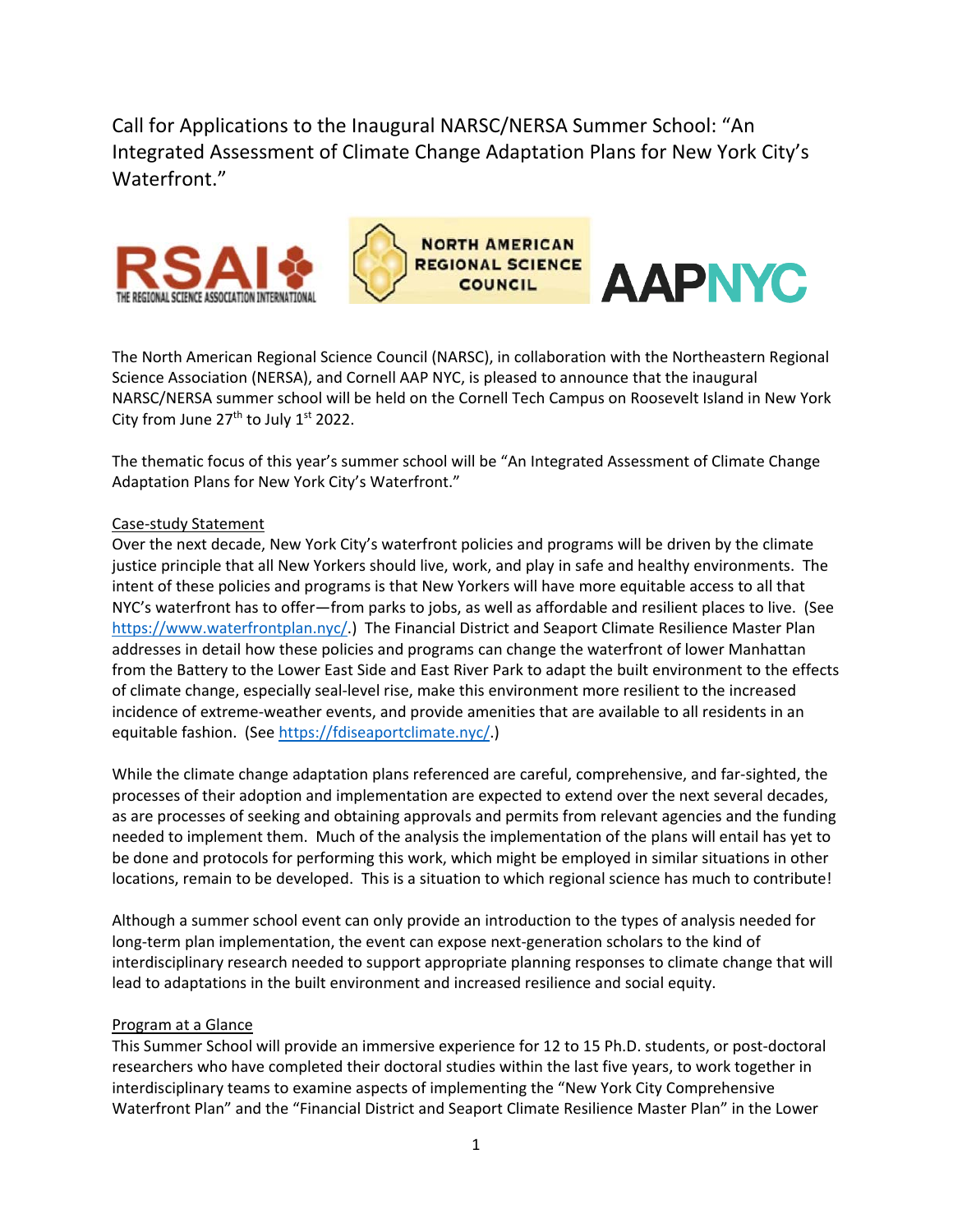Manhattan Waterfront. Tutorials on theories and methods relevant to this work will be provided. Participants will be expected to study background materials prior to the summer school and collaborate with other participants after the event to complete a project report and scholarly papers for presentation at the November 2022 NARSC meetings in Montreal and submission to a regional science journal for publication in a special issue.

| <b>Key Dates</b>             |                       |
|------------------------------|-----------------------|
| <b>Call for Applications</b> | April 4 <sup>th</sup> |
| <b>Application Deadline</b>  | May 1st               |
| Notification of Acceptance   | May 15 <sup>th</sup>  |
| <b>Registration Deadline</b> | May 25 <sup>th</sup>  |
| Fee Payment Deadline         | June 15 <sup>th</sup> |

### Program Structure (Tentative)

Sunday, June 27<sup>th</sup> late afternoon and early evening: Walking tour of the study area and a reception at AAP NYC at 21 Broadway.

### Monday, June 28<sup>th</sup> morning:

- 1) Discussion of summer school philosophy, objectives, and intended products.
- 2) Orientation on the Comprehensive Plan for the NYC Waterfront and the Financial District and Seaport Climate Resilience Master Plan.
- 3) Demonstration of design-tech tools for visualizing proposed changes.

### Monday, June 28<sup>th</sup> afternoon:

- 4) Introduction to principles of system-of-systems (SOS) analysis and demonstration of dynamic systems modeling tools with modules reflecting foci of participant teams.
- 5) Breakout sessions for participant team discussions with modular exercises.
- 6) Concluding plenary.

### Tuesday, June 29<sup>th</sup> morning:

- 1) Backgrounding on housing, land use, and transportation conditions in the study area.
- 2) Introduction to open-source data analytics and scoping of targeted neighborhood census tracts with an emphasis on land use, housing, and transportation.
- 3) Overview of spatial dynamic panel data methods for analyzing impacts of policy interventions on housing markets illustrated with 'big data' examples.

Tuesday, June 29<sup>th</sup> afternoon:

- 4) Overview of principles of economic, environmental, and fiscal impact analyses with demonstration of tools and study-area data available through several toolboxes.
- 5) Breakout sessions for participant team discussions with hands-on opportunities.
- 6) Concluding plenary.

Wednesday, June 30<sup>th</sup> Morning:

- 1) Presentation on implementation/staging of the Financial District and Seaport Resilience Master Plan.
- 2) Discussion of the role of 'smart', agile, and multipurpose interdependent infrastructure systems in climate change adaptation planning.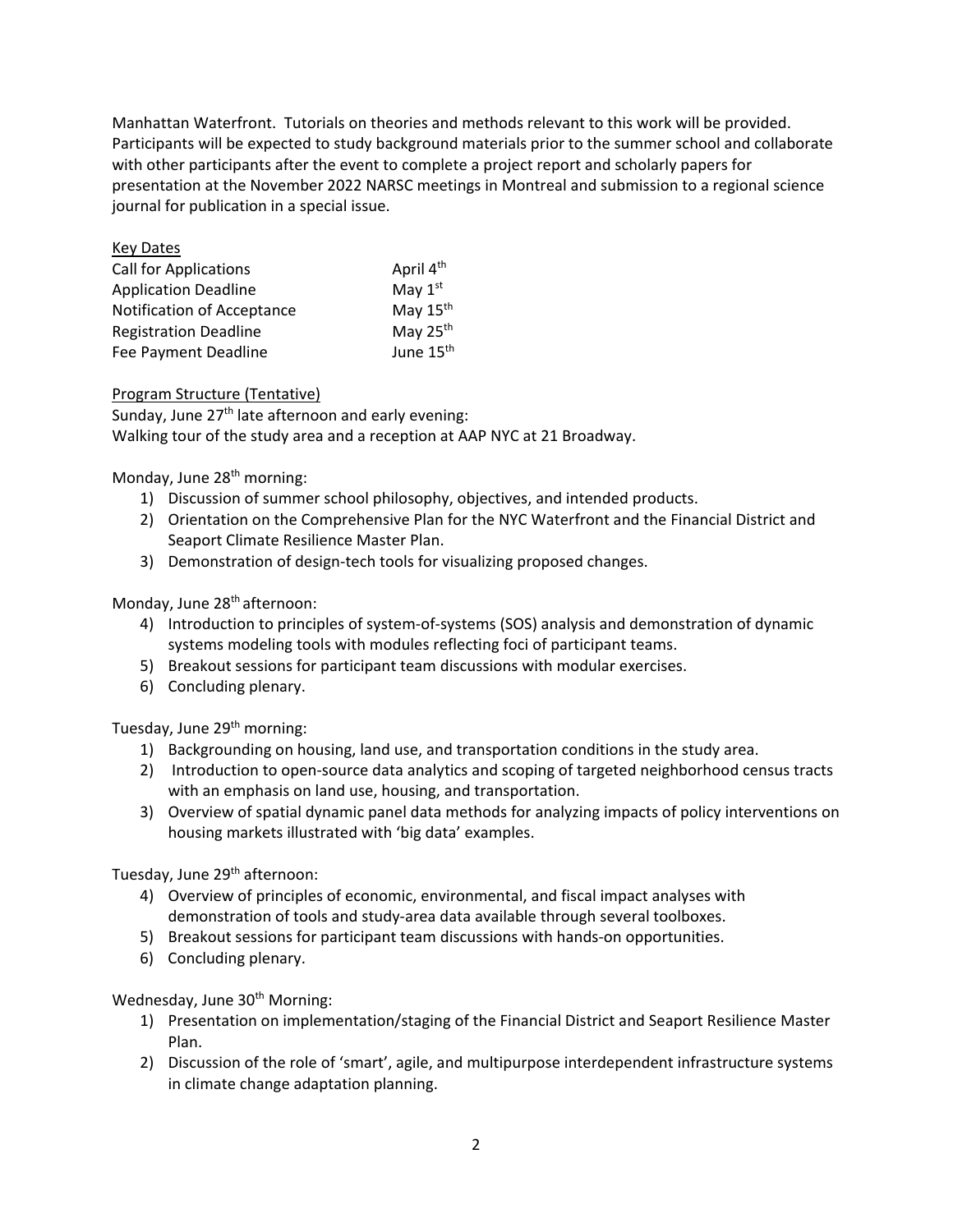3) Strategies for infrastructure financing when plan implementation is incremental and complementary.

Wednesday, June 30<sup>th</sup> Afternoon:

- 4) Overview and illustrations of Extended Mathematical Programming (EMP) features in GAMS to support multiple optimization problems with equilibrium constraints (MOPECS) relevant to modeling infrastructure system changes.
- 5) Breakout sessions for participant team discussions with opportunities to run test input-output.
- 6) Concluding plenary.

Thursday, June  $31<sup>st</sup>$  morning:

- 1) Discussion of consensus building for plan formulation and implementation.
- 2) Overview of equity indicators and principles of Structural Path Analysis of impacts of policy interventions on particular demographic groups.
- 3) Overview of Thomas Saaty's Analytical Hierarchy Process (AHP) for resolving conflicts between stakeholders.

Thursday, June 31<sup>st</sup> afternoon:

- 4) Role playing in conflict resolution exercises.
- 5) Overview and examples of principles and evaluative criteria of integrated assessment.
- 6) Review of good principles of professional presentation, policy recommendation, and report production.

[Thursday Evening: Summer School Dinner]

Friday, July  $1<sup>st</sup>$  morning:

- 1) Team presentations of modular analyses and critiques.
- 2) Interactive integrative assessment exercise with a dynamic systems model.

Friday, July 1<sup>st</sup> afternoon:

- 3) Mockup of project report outline.
- 4) Plans for follow-up and publications and assignment of responsibilities.
- 5) Summer school evaluations and wrap-up.

### Application and Admission Process

Applications are invited from domestic and international Ph.D. students or post-doctoral scholars who have completed their doctoral studies within the last five years in relevant physical and social sciences and will be vetted by an admissions panel. Applicants should submit in a single PDF document a onepage CV and a one-page cover letter describing their motivation for joining the summer school and listing their relevant studies and skills. The PDF document should be sent to [admin@neregionalscience.org.](mailto:admin@neregionalscience.org)

In selecting participants the admissions panel will seek to balance applicants' disciplinary backgrounds, skills, genders, ages, and regions of origin.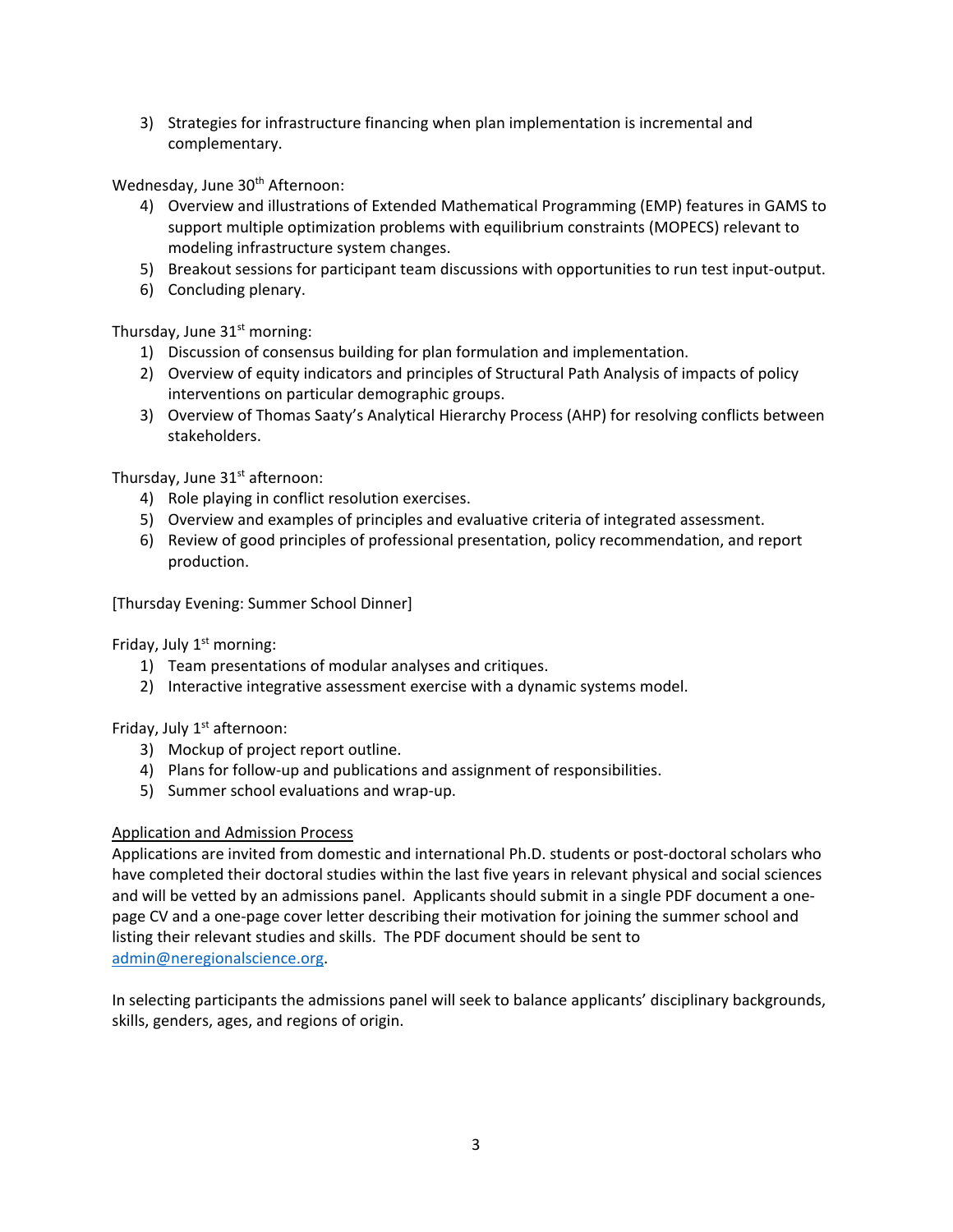## Registration

Participants will be notified of acceptance to the summer school by May 15<sup>th</sup>. Participants will need to register for the Summer School by May 25<sup>th</sup> through a registration link that will be sent to all accepted participants.

# Fee

The fee for participating in the summer school is \$500.00. This amount includes accommodation for five nights in a shared room in the Graduate Roosevelt Island Hotel, lunches and coffee breaks throughout the summer school, and a welcome reception and Summer School dinner. Participants (or their institutions) must cover their own expenses for travel to and from the Summer School venue.

## **Staffing**

The summer school will be staffed by, among others,

- Robert Balder, Executive Director of the Gensler Family AAP NYC Center
- Christa Court, Food and Natural Resource Economist of the University of Florida
- Timur Dogan, Cornell Urban Designer, Architect, and Visualization Software Developer
- Kieran Donaghy, Cornell Professor Emeritus of Regional Science
- John Carruthers, Director of Graduate Studies in Regional Science at Cornell, Housing Market Expert and Spatial Statistician
- Emily Goldman, Data Analyst at Mercy College (recently of BetaNYC)
- Yuri Mansury, Regional Scientist and Associate Professor of the Illinois Institute of Technology
- Bjorn Markeson, Academic Divisional Executive, LIMDEP
- Shriya Rangarajan, Ph.D. candidate in Regional Science studying the role of social capital in the circular economy of small-scale agriculture
- Michael Samuelian, Founding Director of the Cornell Tech Urban Tech Hub

Other staff will include current members of the New York City Department of City Planning, the Mayor's Office of Climate Resiliency, and the Bureau of Public Housing. The principal planner who oversaw completion of the NYC comprehensive Waterfront Plan, Michael Marrella, will assist in providing backgrounding and supporting documents.

## Scientific Committee/Organizing Committee

Iwan Azis, Adjunct Professor, SC Johnson College of Business, Cornell University Robert Balder, Executive Director of the Gensler Family AAP NYC Center Manas Chatterji, Bartle Professor, School of Management, Binghamton University John Carruthers, Director of Graduate Studies in Regional Science, Cornell University Christa Court, Assistant Professor, Food and Natural Resources, University of Florida Timur Dogan, Assistant Professor, Architecture, Cornell University Kieran Donaghy, Professor Emeritus, City & Regional Planning, Cornell University Emily Goldman, Assistant Professor, Data Analytics, Mercy College and BetaNYC Geoffrey Hewings, Professor Emeritus, Departments of Geography, Economics, and Planning, University of Illinois at Urbana-Champaign Michael Lahr, Distinguished Research Professor of Planning and Public Policy, Rutgers Univesity

Jaewon Lim, Associate Professor, School of Public Policy and Leadership, University of Nevada, Las Vegas *(*UNLV*)*

Yuri Mansury, Associate Professor, Illinois Institute of Technology

Bjorn Markeson, Academic Divisional Executive, LIMDEP

Shriya Rangarajan, Ph.D. Candidate in Regional Science, Cornell University